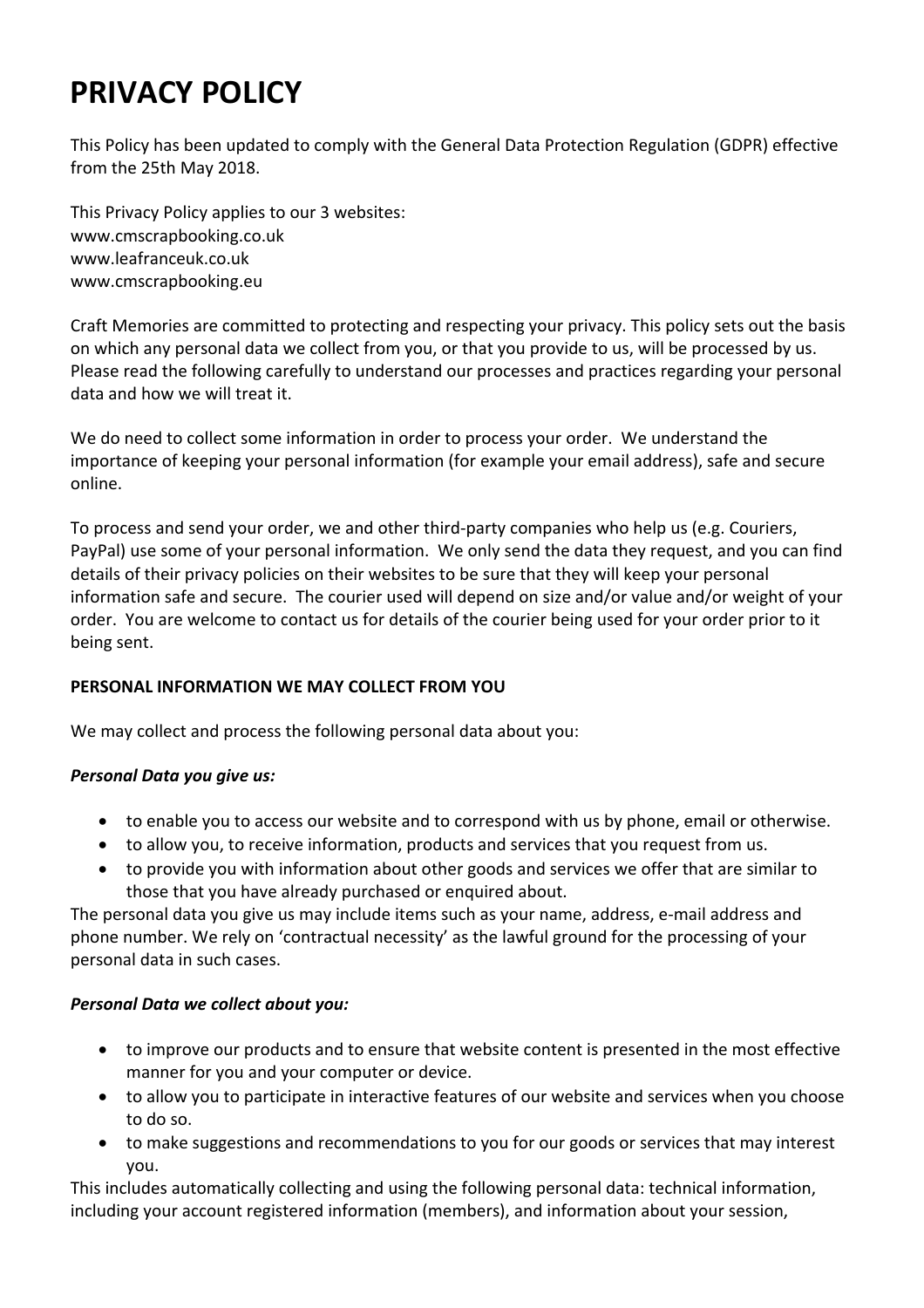including the information (such as scrolling, clicks), and other personal data supplied as part of the registration to the Members Club and using the website to purchase products.

## **USES MADE OF THE PERSONAL DATA**

We use personal data held about you in the following ways:

## *Personal Data you give to us. We will use this personal data:*

- to carry out our obligations arising from any contracts entered into between you and us and to provide you with the information, products and services that you request from us;
- to provide you with information about other goods and services we offer that are similar to those that you have already purchased or enquired about;
- to notify you about changes to our service; or
- to ensure that content from our website is presented in the most effective manner for you and your computer.
- to respond to any queries or requests you may have.

# *Personal Data we collect about you. We will use this personal data:*

- by using the subscriber button on the website to add you to our mailing list to send updates on products, events and Craft Memories news (We use MailChimp as our mailing list provider, please check www.mailchimp.com – you may update your preferences and unsubscribe at any time via links at the bottom of the newsletter email).
- to administer our website and for internal operations, including troubleshooting, data analysis, testing, research, statistical and survey purposes;
- to improve our products and to ensure that website content is presented in the most effective manner for you and your computer or device;
- to allow you to participate in interactive features of our website and services, when you choose to do so;
- as part of our efforts to keep our website safe and secure;
- to make suggestions and recommendations to you and other users of our website about goods or services that may interest you or them.
- to send you an email if you have bought from us either in person or online, inviting you to review the product/s bought. You will be able to unsubscribe from these emails.
- to respond to direct emails/phone calls/text messages, to inform you of something that may be of interest to you.

# **DISCLOSURE OF YOUR PERSONAL DATA**

#### *We may disclose your personal data to third parties:*

- if we are under a duty to disclose or share your personal data in order to comply with any legal obligation; in order to enforce or apply our relevant terms of use relating to each Product and other agreements; or to protect the rights, property, or safety of Craft Memories, our users, or others. This includes exchanging personal data with other companies and organisations for the purposes of fraud protection and credit risk reduction.
- We share data with Google and Facebook so that our adverts are shown to you in the future to help keep you aware of our new products.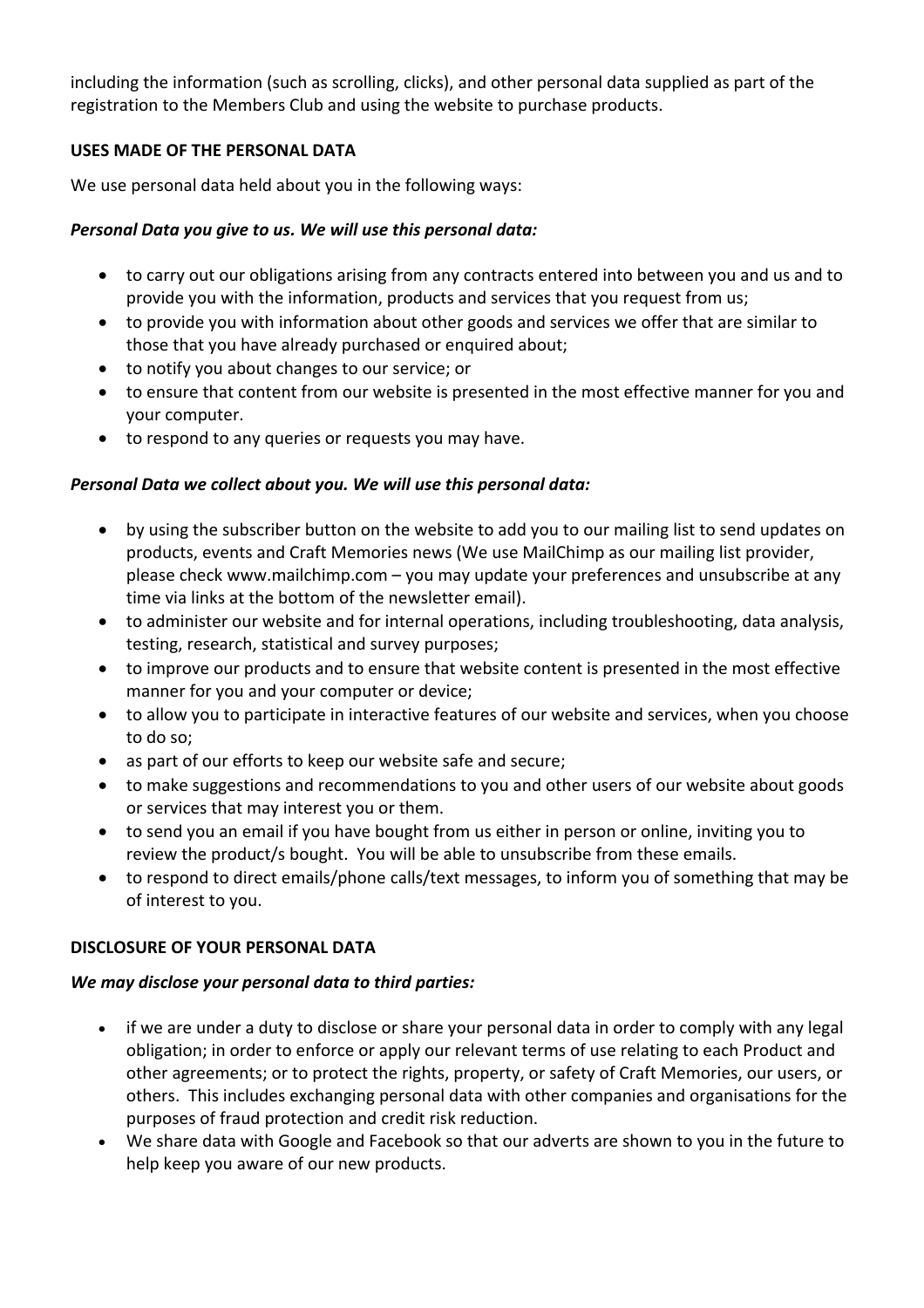#### **WHERE WE STORE YOUR PERSONAL DATA**

Where possible data is stored and processed within the EU. Where this cannot be guaranteed, third parties we use agree to abide by the Privacy Shield framework or EU model clauses.

All information you provide to us is stored on third party secure servers. Where we have given you (or where you have chosen) a password which enables you to access certain parts of our site, you are responsible for keeping this password confidential. We ask you not to share a password with anyone.

#### **RETENTION OF YOUR PERSONAL DATA**

We will retain your personal data for as long as needed to provide you with access to our website (members) and services. If you wish to cancel request that we no longer use your personal data to provide you with our products, contact us at; privacy@craftmemories.co.uk we will only retain and use your personal data thereafter as necessary to comply with our legal obligations, resolve disputes, and enforce our agreements.

### **SECURITY OF YOUR PERSONAL DATA**

The security of your personal data is important to us. We comply with accepted industry standards to protect the personal data submitted to us. We use strict procedures and advanced security features to try to prevent unauthorised access. No method of transmission over the Internet, or method of electronic storage, is however 100% secure. Therefore, we cannot guarantee its absolute security.

Where we have given you (or where you have chosen) a password which enables you to access certain parts of our website, you are responsible for keeping this password confidential. You are not permitted to share a password with anyone.

Our website may, from time to time, contain links to and from other websites, advertisers and affiliates. If you follow a link to any of these websites, please note that these websites have their own privacy policies and that we do not accept any responsibility or liability for these policies. We encourage you to carefully read the privacy notice of any website you visit.

#### **YOUR RIGHTS**

You have the following rights in relation to the handling of your personal data:

- You have the right to request details of your personal data held about you by us.
- You have the right to have inaccuracies corrected for personal data held about you by us.
- You have the right to have personal data held about you erased / deleted.
- You have the right to object to direct marketing being conducted based upon personal data held about you by us.
- You have the right to restrict the processing for personal data held about you by us, including automated decision‐making.
- You have the right to data portability for personal data held about you by us.

You can exercise any of your rights outlined above by contacting us at privacy@craftmemories.co.uk and we will action your request within one month. Where we receive a large number of requests, or receive especially complex requests, this may be extended by a maximum of two further months. If we fail to meet these deadlines or if you feel your rights have not been adequately respected, you may complain to the Supervisory Authority and/or seek a judicial remedy.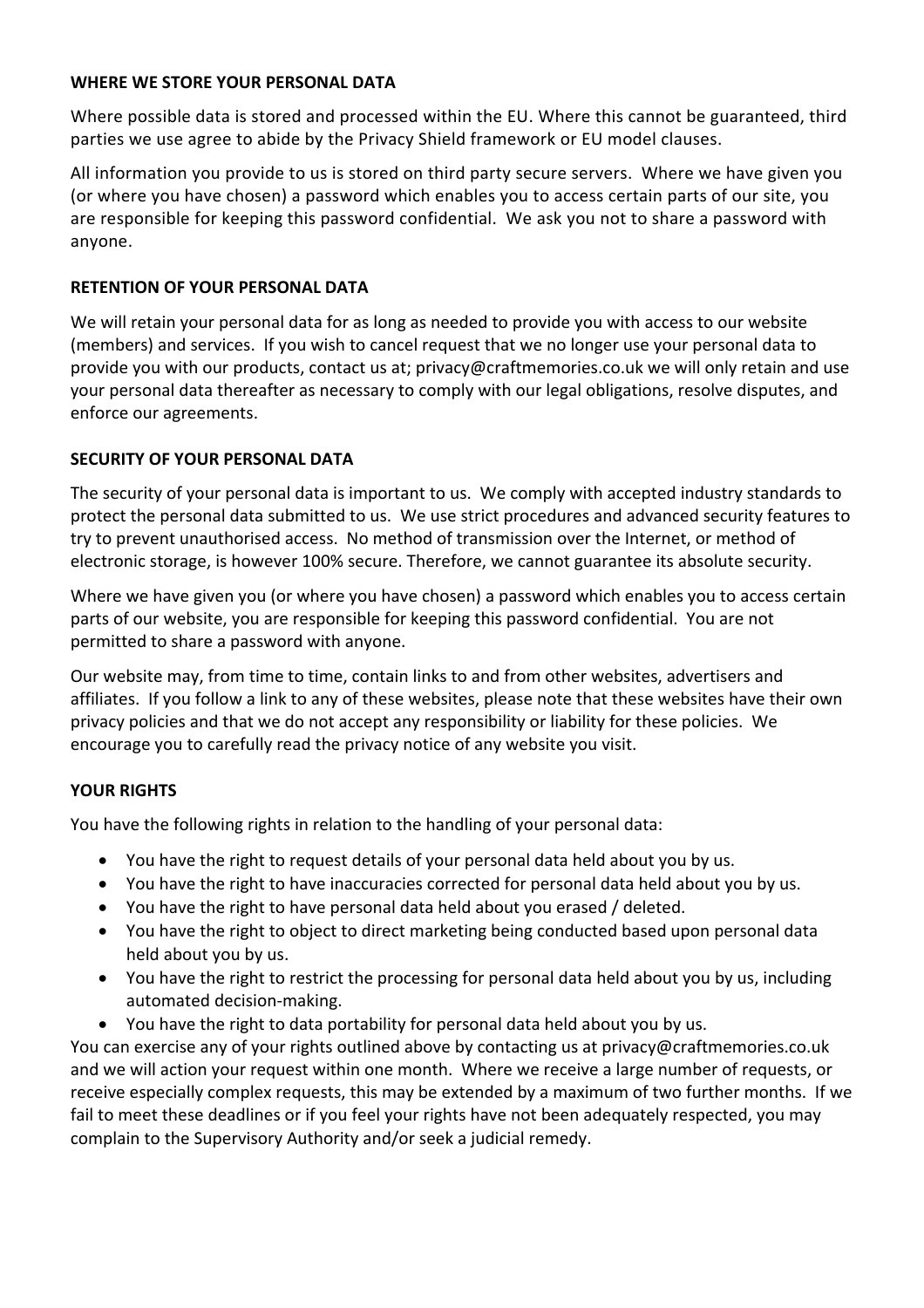#### **CHANGES TO OUR PRIVACY POLICY**

Any changes we may make to our privacy policy in the future will be posted on our website and, where appropriate, notified to you by e‐mail.

#### **CONTACT**

Questions, comments and requests regarding this privacy policy are welcomed and should be addressed to privacy@craftmemories.co.uk

#### **INFORMATION, CORRECTION, BLOCKING AND DELETION OF DATA**

At all times, you have the right to free information about your saved data as well as the right to correction, deletion and blocking of the same. Please contact us if required on privacy@craftmemories.co.uk

#### **CONTACT AND COMMUNICATION**

If you email us with a query we will keep your email address and any other personal contact details private and secure. We use it only to reply to your email unless you request otherwise. We will never share your details with any third parties. We use MailChimp to mail out newsletters, updates etc.

#### **EMAIL CONTACT LIST**

You may subscribe via email for newsletters, workshop details, product updates and future event information. The information we will securely hold for this purpose is your email address, we will not pass this information on to anyone else.

We use MailChimp for sending out emails and should you wish to unsubscribe you can do so at any time by using the 'Unsubscribe' option at the bottom of an email or emailing a request to info@craftmemories.co.uk and putting in the subject line "Unsubscribe".

Please be aware we are unable to re‐subscribe you to our MailChimp mailing list with the same email address.

For further details of their privacy and data collection policies please check the relevant websites.

# **THIRD PARTY WE USE**

#### **THE ONLY THIRD PARTIES USED**:

- Wix ‐ our website provider ‐ privacy policy is available in full https://www.wix.com/about/privacy
- Mailing company privacy policy is available in full https://mailchimp.com/legal/privacy/
- Payment processing through PayPal ‐ privacy policy is available in full at https://www.paypal.com/uk/webapps/mpp/ua/privacy‐full
- Payment processing through Square ‐ privacy policy is available in full https://squareup.com/gb/legal/privacy
- Google Adsense ‐ Google AdSense is a program run by Google that allows publishers in the Google Network of content sites to serve automatic text, image, video, or interactive media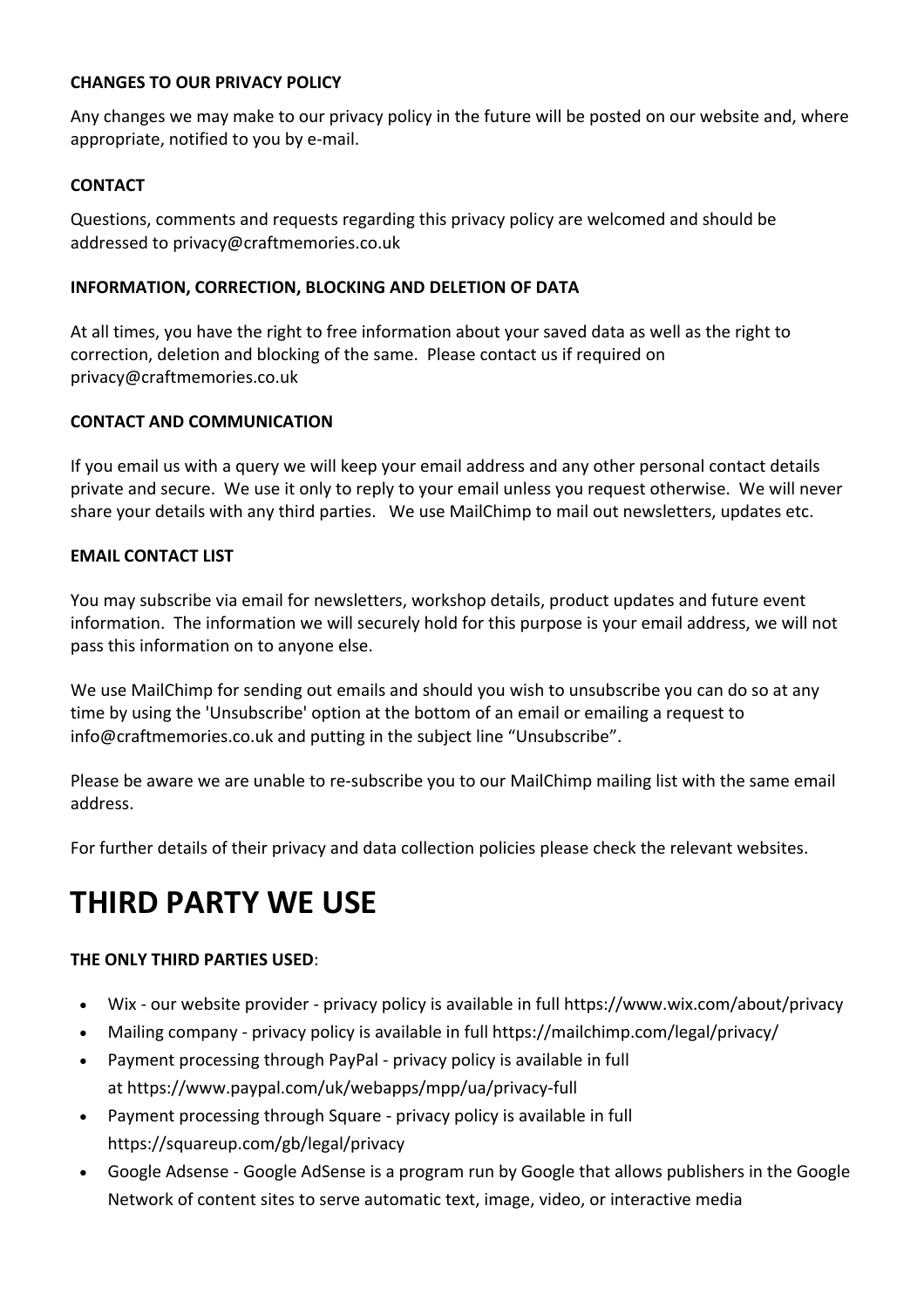advertisements, that are targeted to site content and audience ‐ Google's privacy policy is available in full at https://policies.google.com/privacy?hl=en&gl=uk

- Google Analytics ‐ Google analytics provides us with detailed web statistics and real time monitoring to help us measure the performance of our web site. Google's privacy policy is available in full at https://www.google.com/policies/privacy/
- Social Media Services Some pages of our website may connect with the following social media services. These may use third party cookies to connect with your own account to provide personalised content. **Facebook** We use functionality from Facebook to display personalised content, or to allow you to share content with your friends. We do not have any direct access to information relating to your Facebook account. For detail on Facebook's privacy policy please visit https://www.facebook.com/privacy/explanation and for **Pinterest** ‐ https://policy.pinterest.com/en‐gb/privacy‐policy
- Issuu for sharing detailed images of products privacy policy is available in full https://issuu.com/legal/privacy
- YouTube when viewing videos of product and product ideas privacy policy is available in full https://policies.google.com/privacy?hl=en
- Top 50 Crafting Listing on their website privacy policy is available in full https://www.top50crafters.co.uk/index.php?a=priv

# **COURIERS WE USE**

- Royal Mail to process and send orders privacy policy available in full at https://www.royalmail.com/privacy‐notice
- MyHermes privacy policy available in full at https://www.myhermes.co.uk/privacy‐policy.html
- Parcel2go privacy policy available in full at https://www.parcel2go.com/content/privacypolicy.aspx
- Parcel Force privacy policy available in full at https://www.parcelforce.com/privacy

# **COOKIE POLICY**

# **COOKIES**

Our websites use cookies to provide you with an enhanced experience while using our websites. We also use them to help us to understand how you use our website so that we can continue to improve it. If you prefer not to make use of cookies you can set your web browsers security settings to block all cookies.

We also use Google Analytics to gather information about who uses our website, the type of internet browser used, the website from which you have come to ours and your IP address (the unique address which identifies your computer on the internet). This helps us to understand where improvements to our website would benefit our customers. This does not involve collecting or storing any of your personal information, you can read Google's privacy policy here for further information [ http://www.google.com/privacy.html ].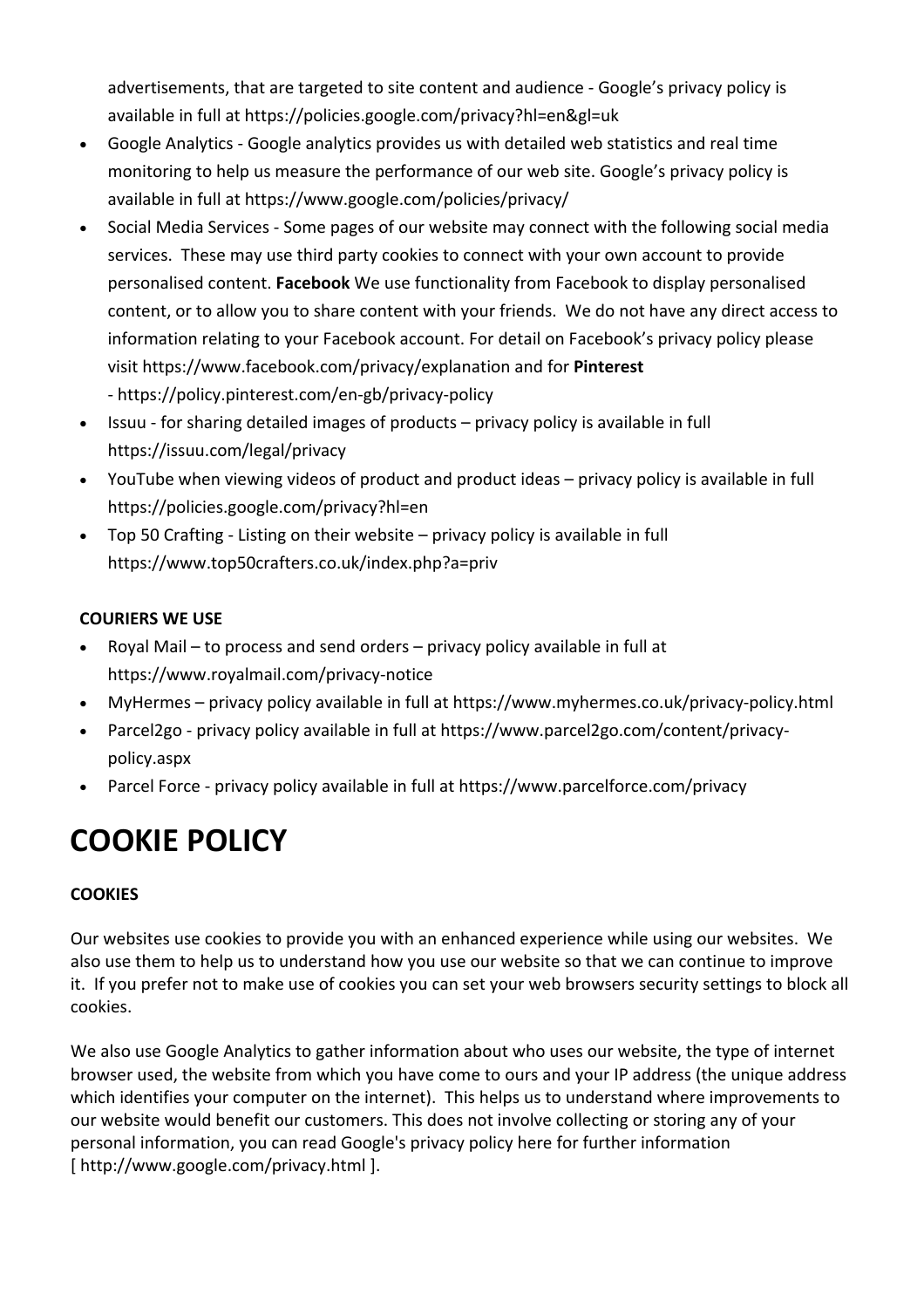We also use Facebook and Pinterest Plugins. For further details of their privacy and data collection policies please check the relevant websites.

### **WHAT ARE COOKIES?**

Cookies are tiny text files saved on your computer when you go to some web pages.

Any website can put cookies on your computer. But your browser (for example Internet Explorer, Google Chrome or Firefox), will only allow some cookies to protect your privacy.

It is usual that a cookie will contain the following:

- A website address, for example www.leafranceuk.co.uk.
- Its 'lifetime' (how long it will be held on your computer for).
- Its value, usually a unique string of letters and / or numbers.

#### **MANAGE COOKIES ON YOUR COMPUTER OR MOBILE DEVICE**

You can browse the Craft Memories website with no cookies allowed on your computer or mobile device, but you may not be able to add products to your shopping basket.

In your web browser settings (for example Internet Explorer, Firefox or Google Chrome) you can:

- Check the cookies on your computer;
- remove all or some of them; and
- set rules on when you want cookies to be allowed.

# **APPLICABLE LAW**

By visiting Craft Memories, you agree that the laws of the United Kingdom, without regard to principles of conflict of laws, will govern these Conditions of Use and any dispute of any sort that might arise between you and Craft Memories or its suppliers.

#### **SITES POLICIES, MODIFICATION and SEVERALBLITY**

Please review our other policies, such as our Shipping and Returns policy, posted on this site. These policies also govern your visit to Craft Memories. We reserve the right to make changes to our site, policies, and these Conditions of Use at any time. If any of these conditions shall be deemed invalid, void, or for any reason unenforceable, that condition shall be deemed severable and shall not affect the validity and enforceability of any remaining condition.

#### **COPYRIGHT**

All content included on this site, such as text, graphics, logos, button icons, images, audio clips, digital downloads, data compilations, and software, is the property of Craft Memories or its content suppliers and protected by international copyright laws. The compilation of all content on this site is the exclusive property of Craft Memories, with copyright authorship for this collection by Crafts Memories, and protected by international copyright laws.